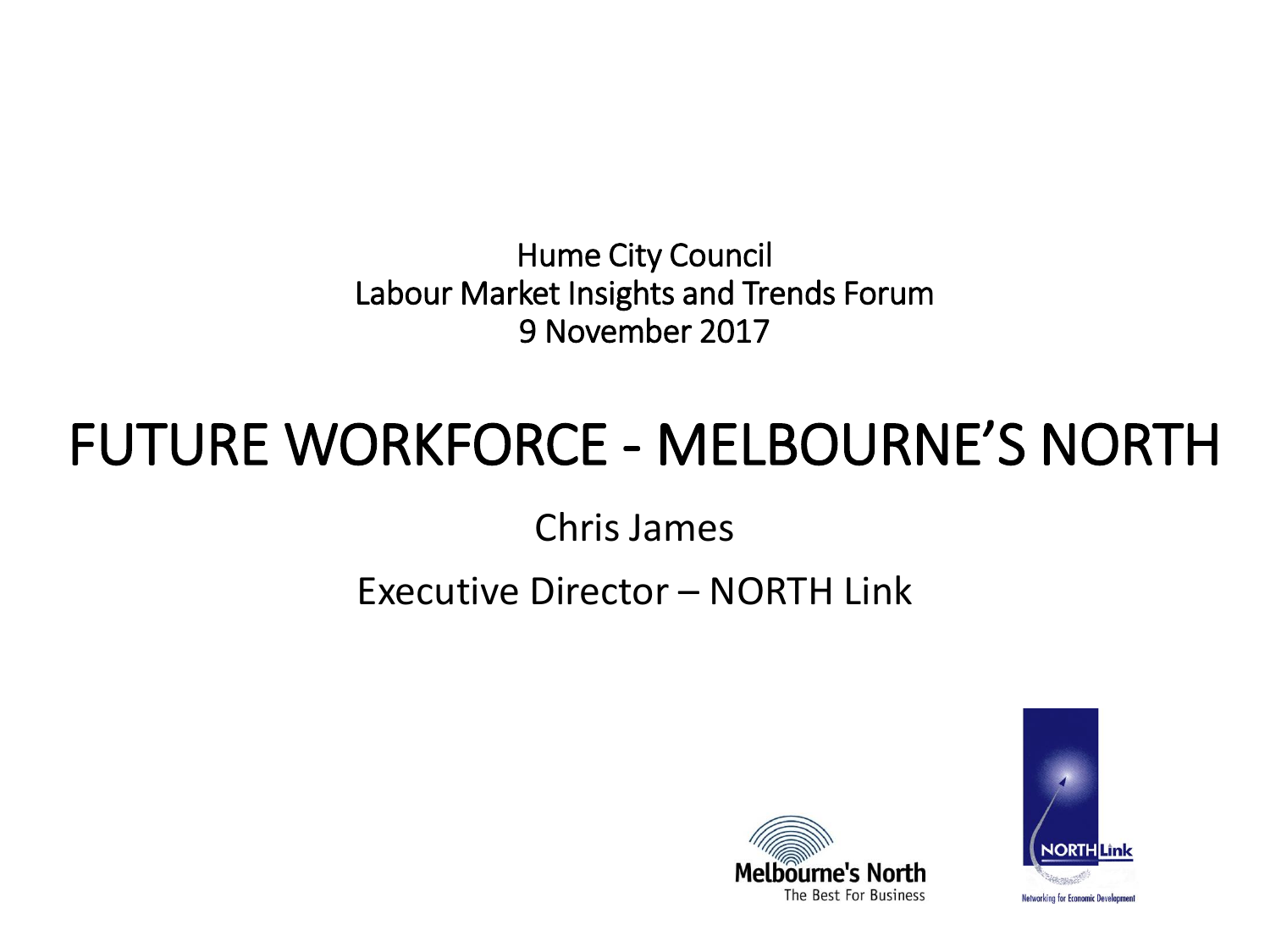## NORTH Link – Who are we?

- NORTH Link is a regional partnership of industry, education and government established in 1995
- A business network and regional economic development advocacy group representing Melbourne's Northern region comprising local Councils, local tertiary education institutions and industry (eg. Melbourne Airport, Northern Health, Plenty Valley Community Health, Melbourne Market Authority, etc.)
- Services 5,000 business contacts across North
- Our aims are to ensure that Melbourne's North achieves sustainable GDP growth at least equal to that of the rest of Melbourne and Australia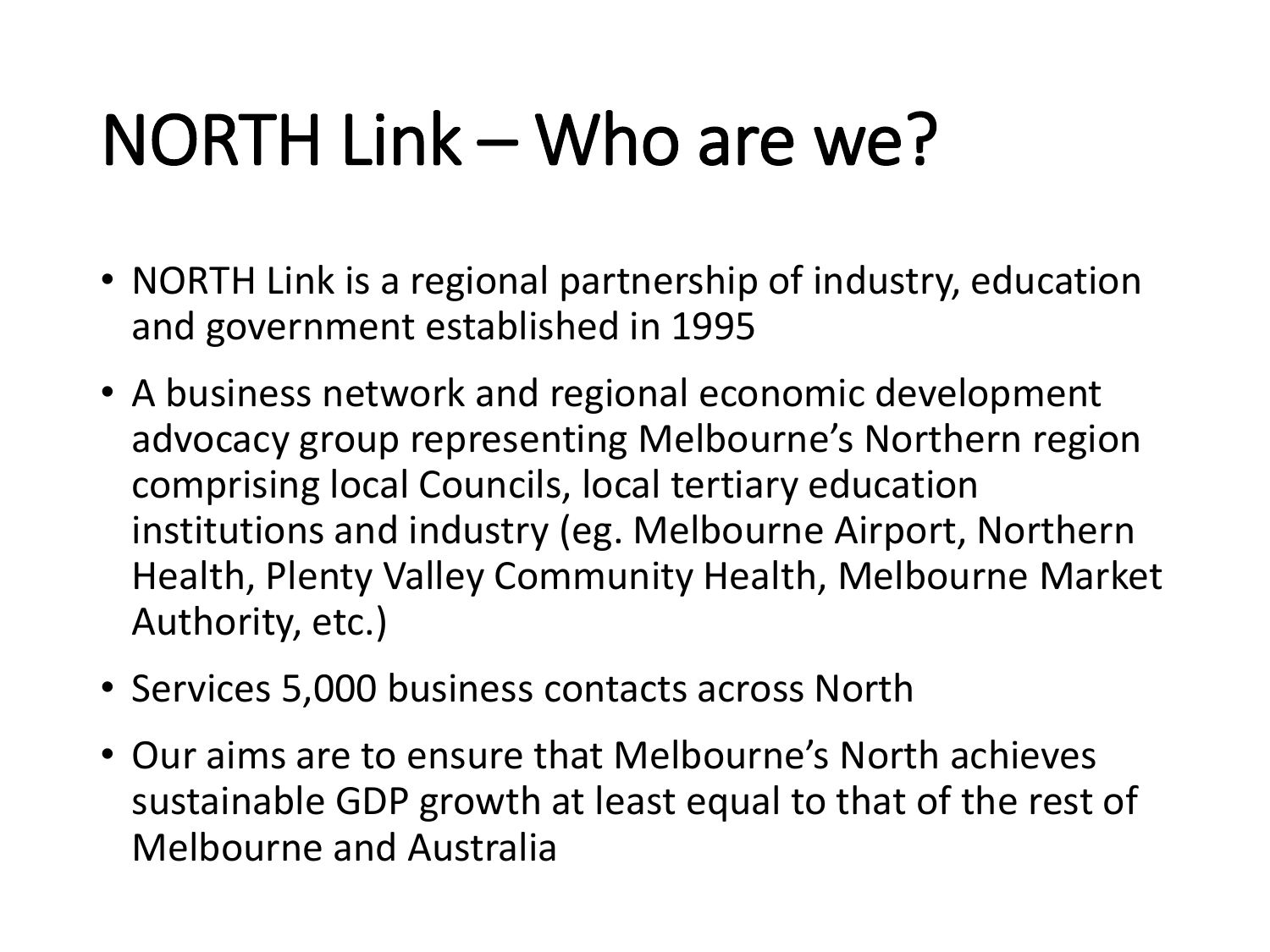# NORTH Link – What do we do?

- Research Future Workforce
- Advocacy Canberra Delegation
- Capability Building overcome challenges, take advantage of opportunities
	- **Innovation Series**
	- Melbourne's North Food Group
	- Jobs Victoria Employment Network (JVEN)
	- Northern Industry Student Placement Program (NISPP)
	- Work with LLENs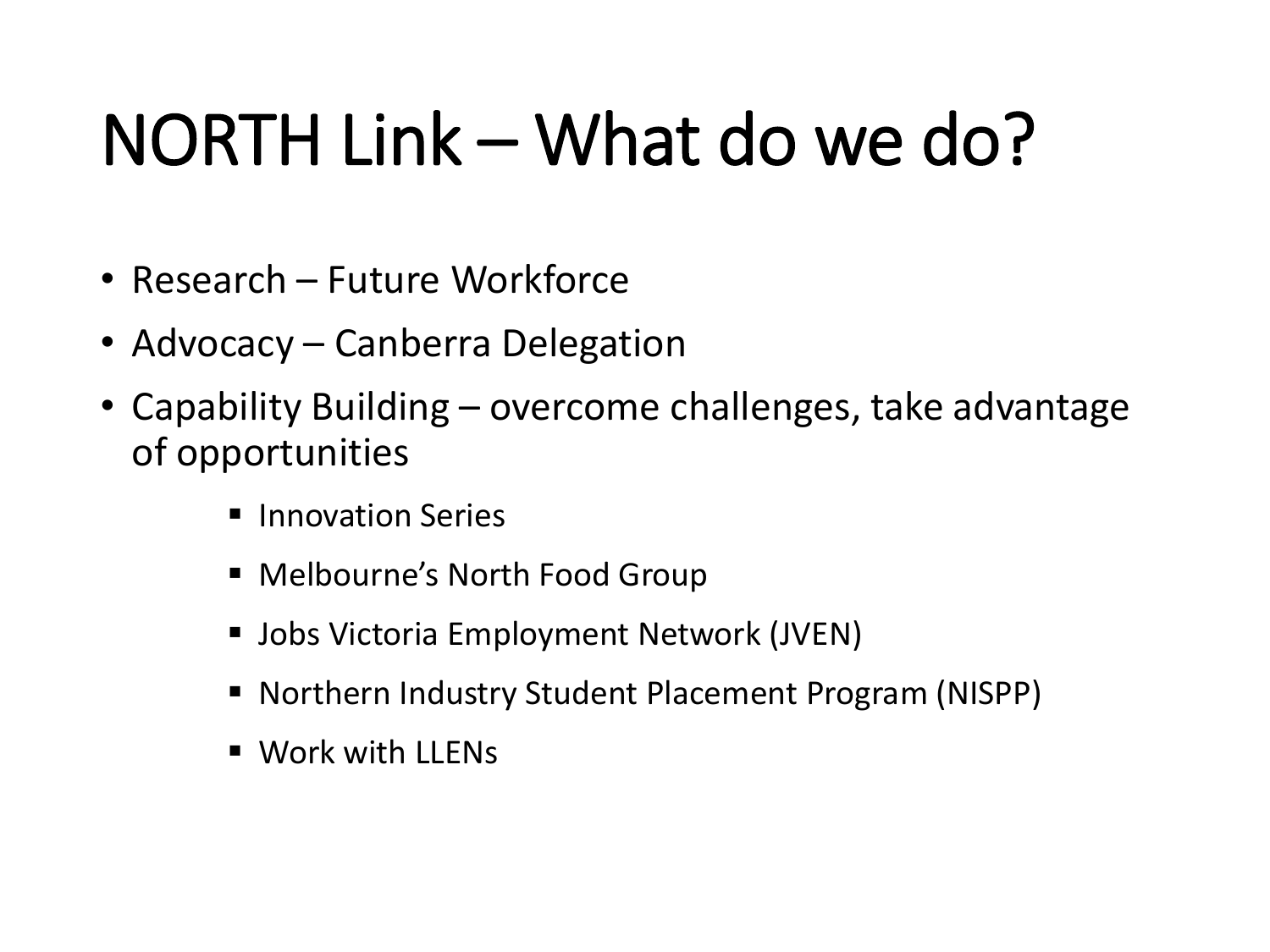## Melbourne's North – our region

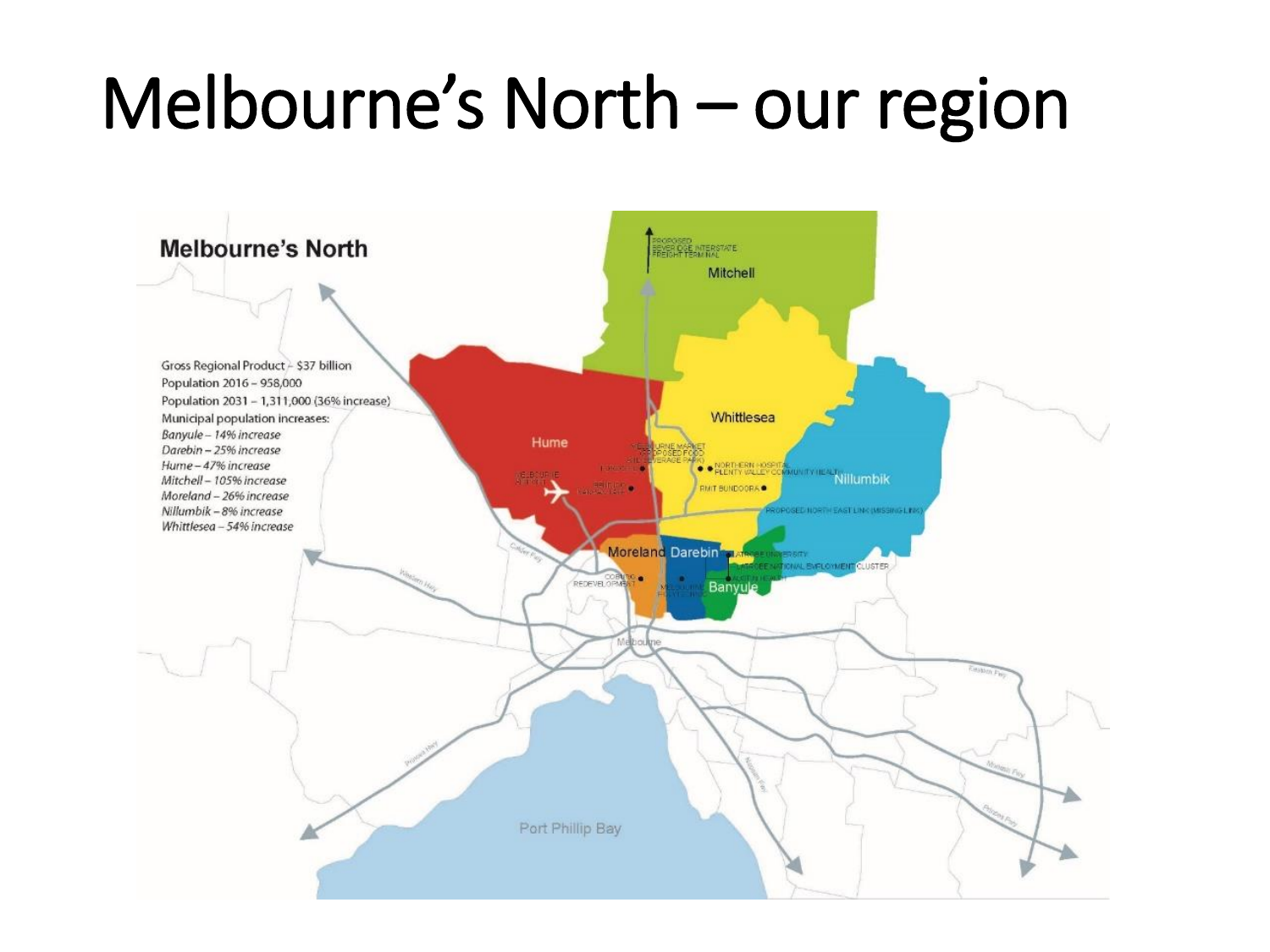# Melbourne's North – rapid change

**2017 Context – the region**

- Melbourne's North is undergoing a rapid transition to a knowledge economy
- Experiencing massive population growth and hi-tech manufacturing and services are replacing traditional manufacturing
- Region overlaps with Northern agricultural food bowl
- Melbourne's North will add 300,000 persons by 2031, a 36 per cent population increase
- The population will reach 1.3 million, roughly the size of Adelaide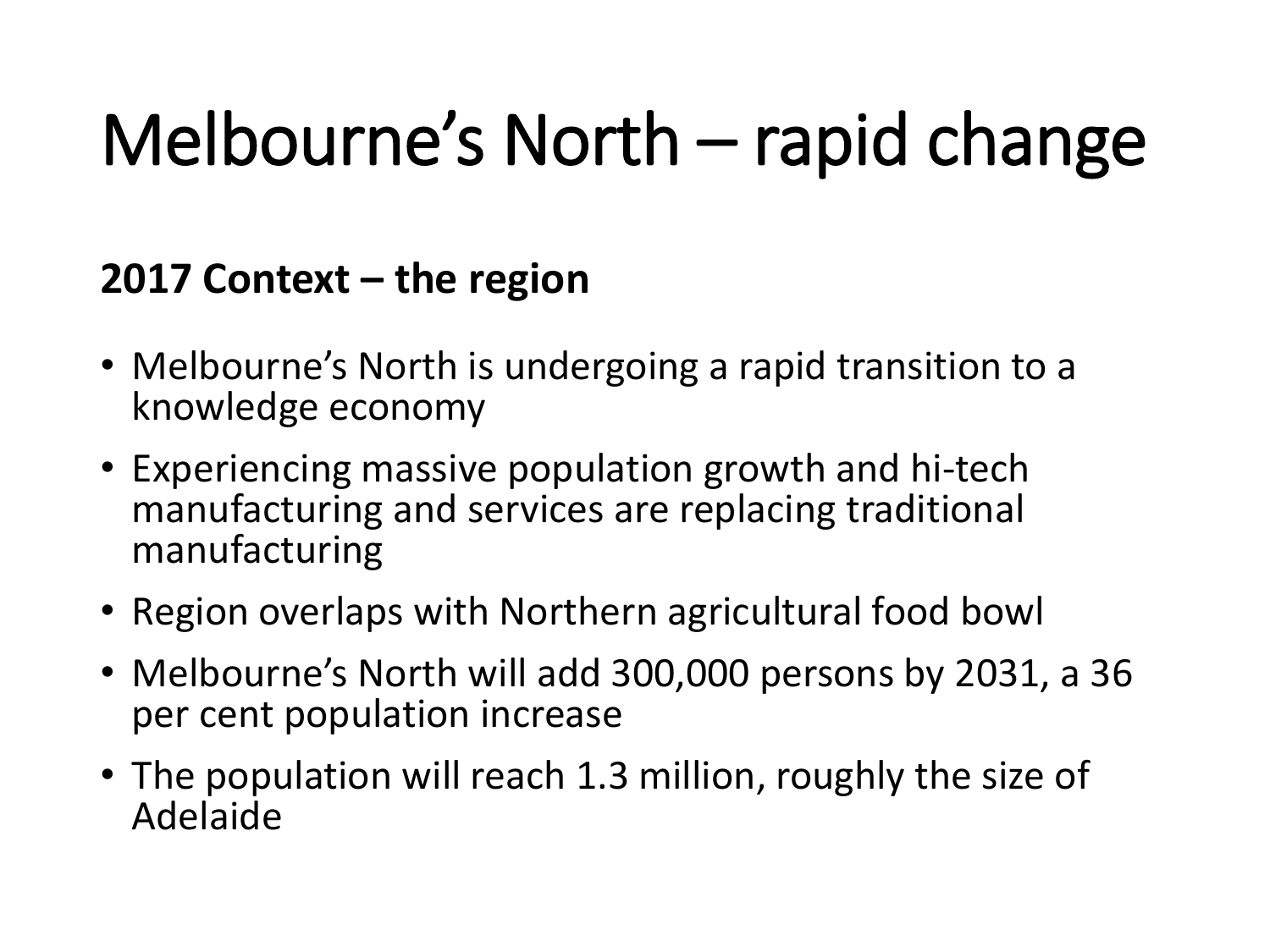- Evidence base for workforce strategies
- Released late 2015 NORTH Link, Northern Melbourne RDA, La Trobe and RMIT universities, the Metropolitan Planning Authority and eight Northern Councils
- Analysed employment and skills in Melbourne's North eight LGAs: Banyule, Darebin, Hume, Mitchell, Moreland, Nillumbik, Whittlesea and Yarra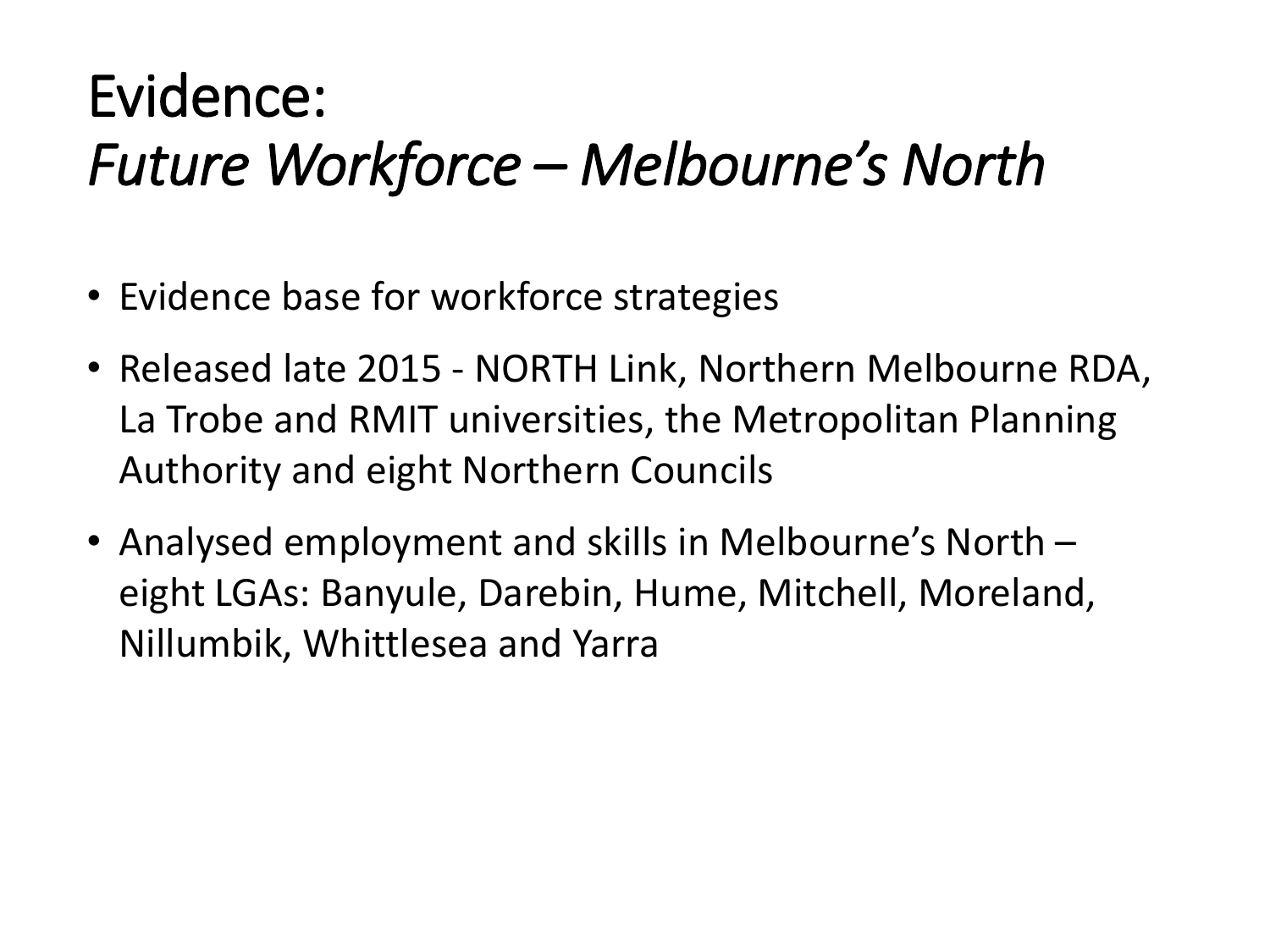- $\ddot{\phantom{0}}$ • Finding: biggest employing sectors are:
	- Health 13%
	- Retail Trade 12%
	- Manufacturing 11%
- Number and proportion of jobs in manufacturing has declined significantly already due to offshoring and automation, and comparative growth in the other sectors
- Modelling shows the jobs impact in Melbourne's North of auto closures will be high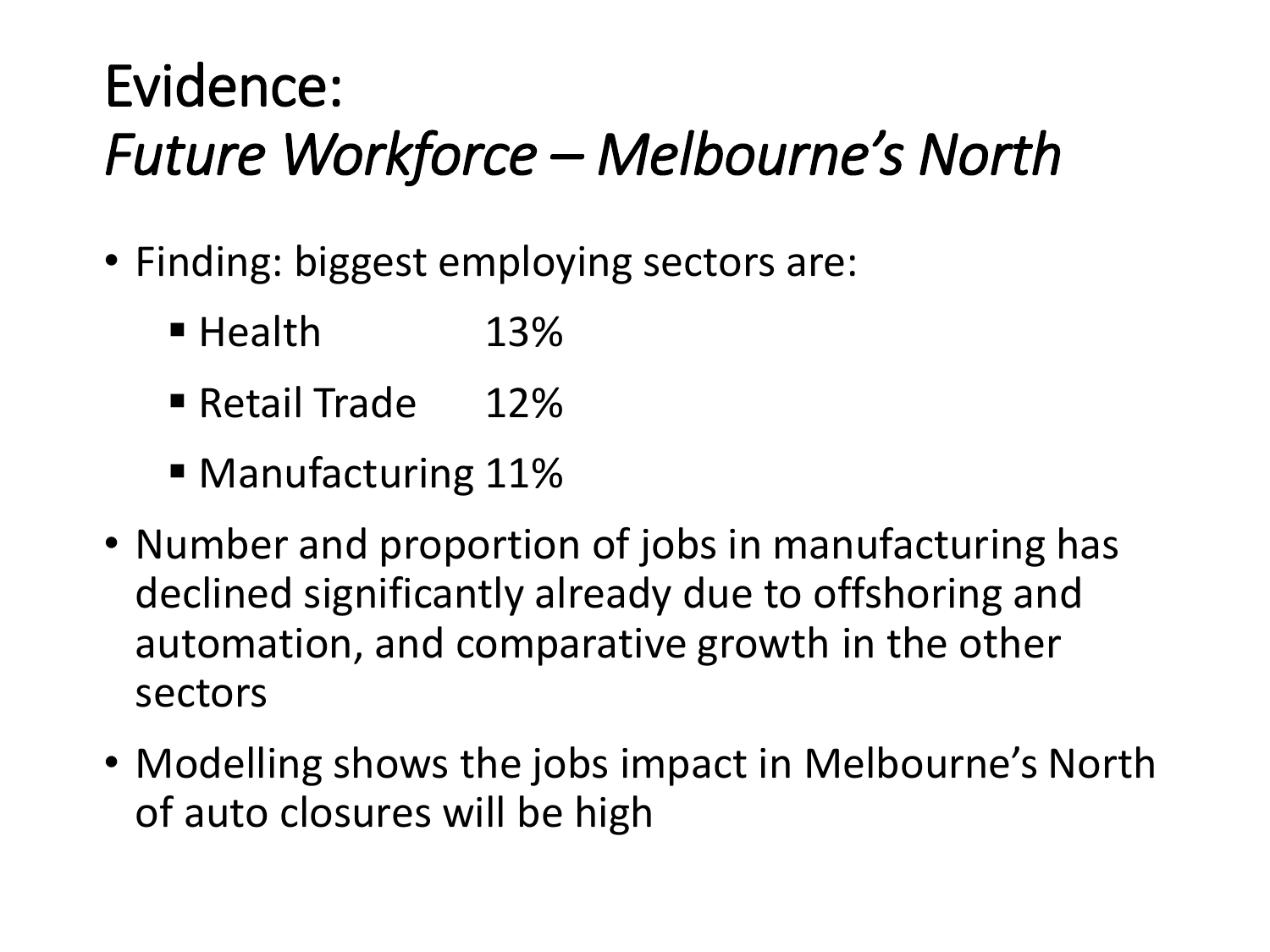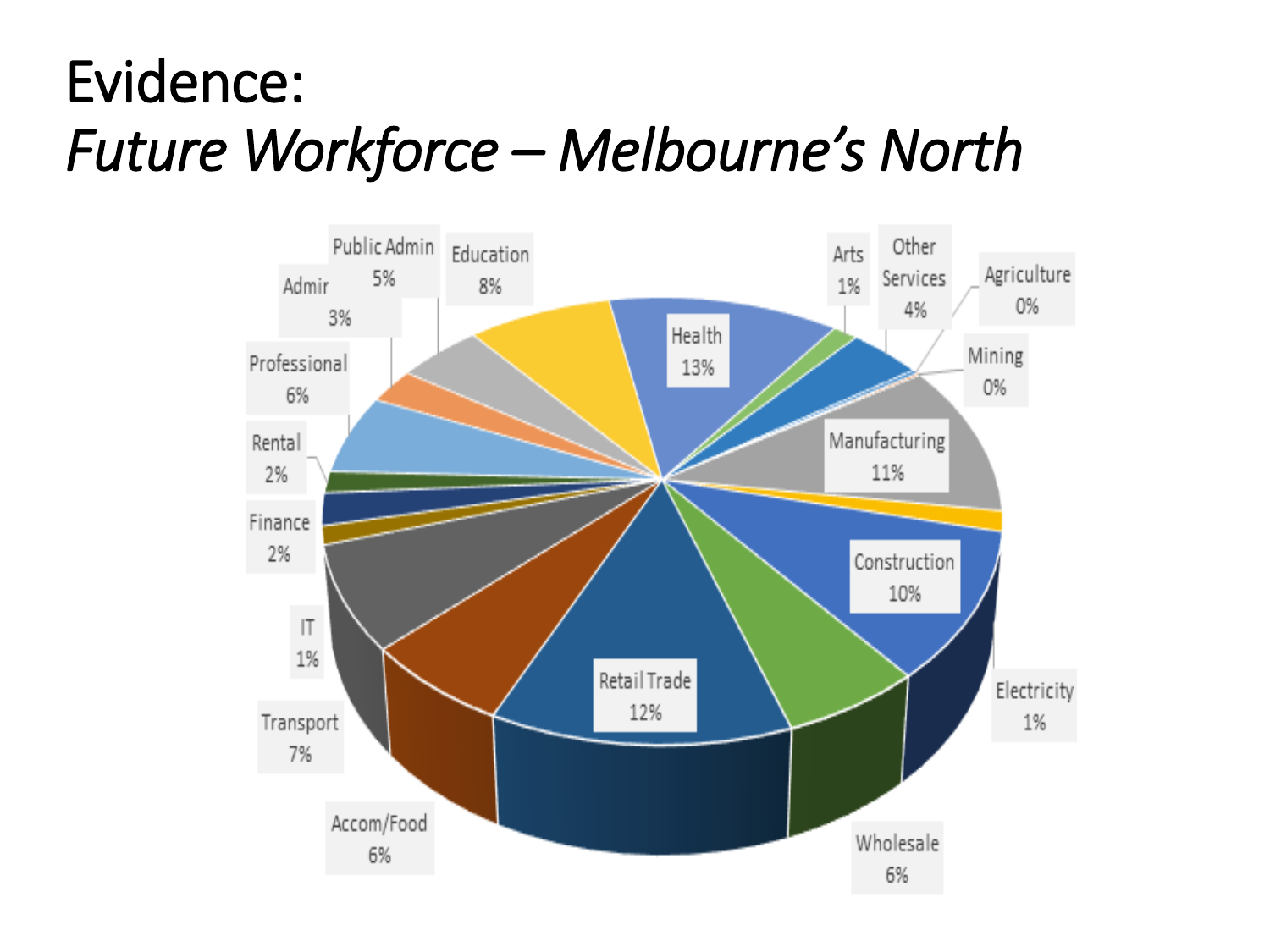**Key findings:**

- Health the biggest workforce;
- Relatively poor links between education providers and industry in Melbourne's North;
- Career guidance is underinvested with limited funding, helping lead to poor career choices and high apprenticeship and other course dropout rates; and
- The whole educational system needs to be more cohesive, with employability a key goal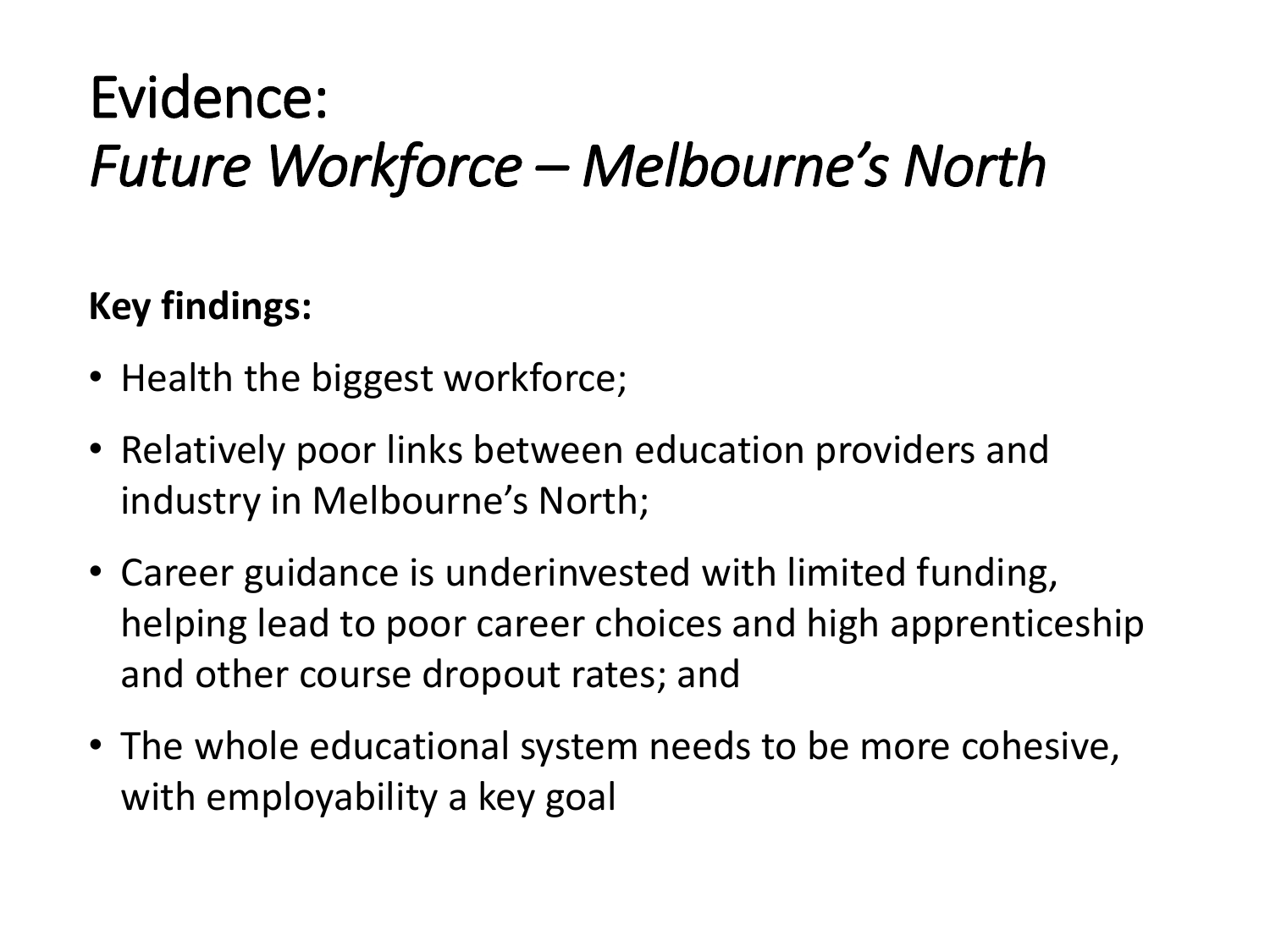#### **Recommendations:**

- Higher levels of investment in career guidance at secondary level
- Greater efforts to improve the links between industry and education, including schools, with emphasis on employability
- Capability building for firms and individuals, especially around STEM
- Associated with the concept of STEM PLUS, which means Science, Technology, Engineering and Maths plus knowledge about cultures and markets, communications, and language skills and design
- Increased infrastructure investment
- Increased private sector capital investment
- Industry policy regarding priority sectors and the development of clusters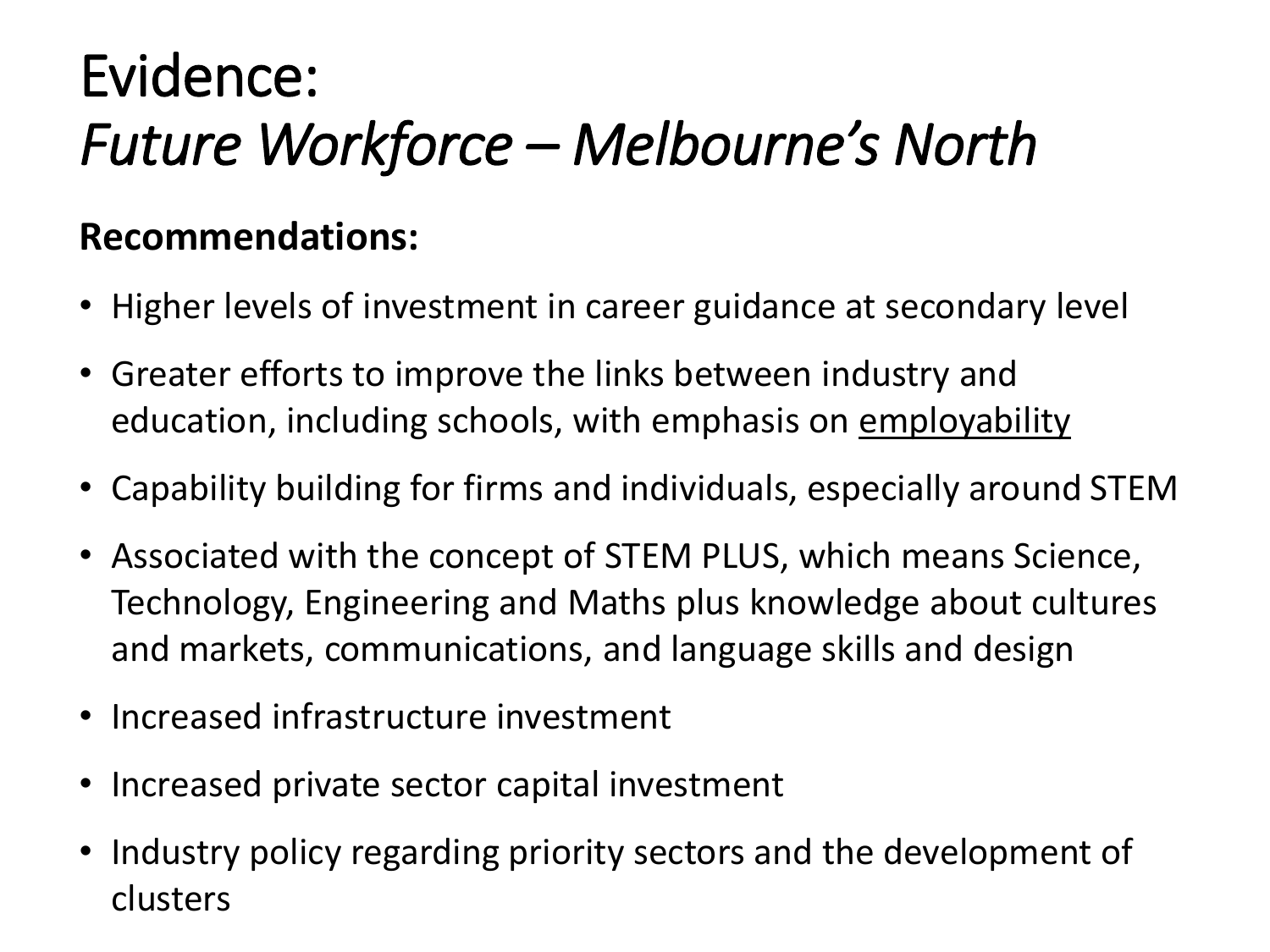## **Implementation:**

- Formed a Heads of Tertiary Education Group with the two northern university Vice Chancellors of La Trobe and RMIT, the two Institute CEOs at Melbourne Polytechnic and Bendigo Kangan, NORTH Link and Northern Melbourne RDA
- Decided to:
	- Improve the education/industry interface by instituting four Industry Roundtables across the priority sectors of Advanced Manufacturing, Food and Beverage, Health and Business and Professional Services
	- Solicit a proposal from NORTH Link to put the current pilot student placement program, NISPP, on a more permanent footing
	- NORTH Link Innovation Series link SMEs to CSIRO and universities/TAFEs
	- Young people line of sight on jobs of future (working with LLENs synergies)
	- Collaboration with Council Economic Development Departments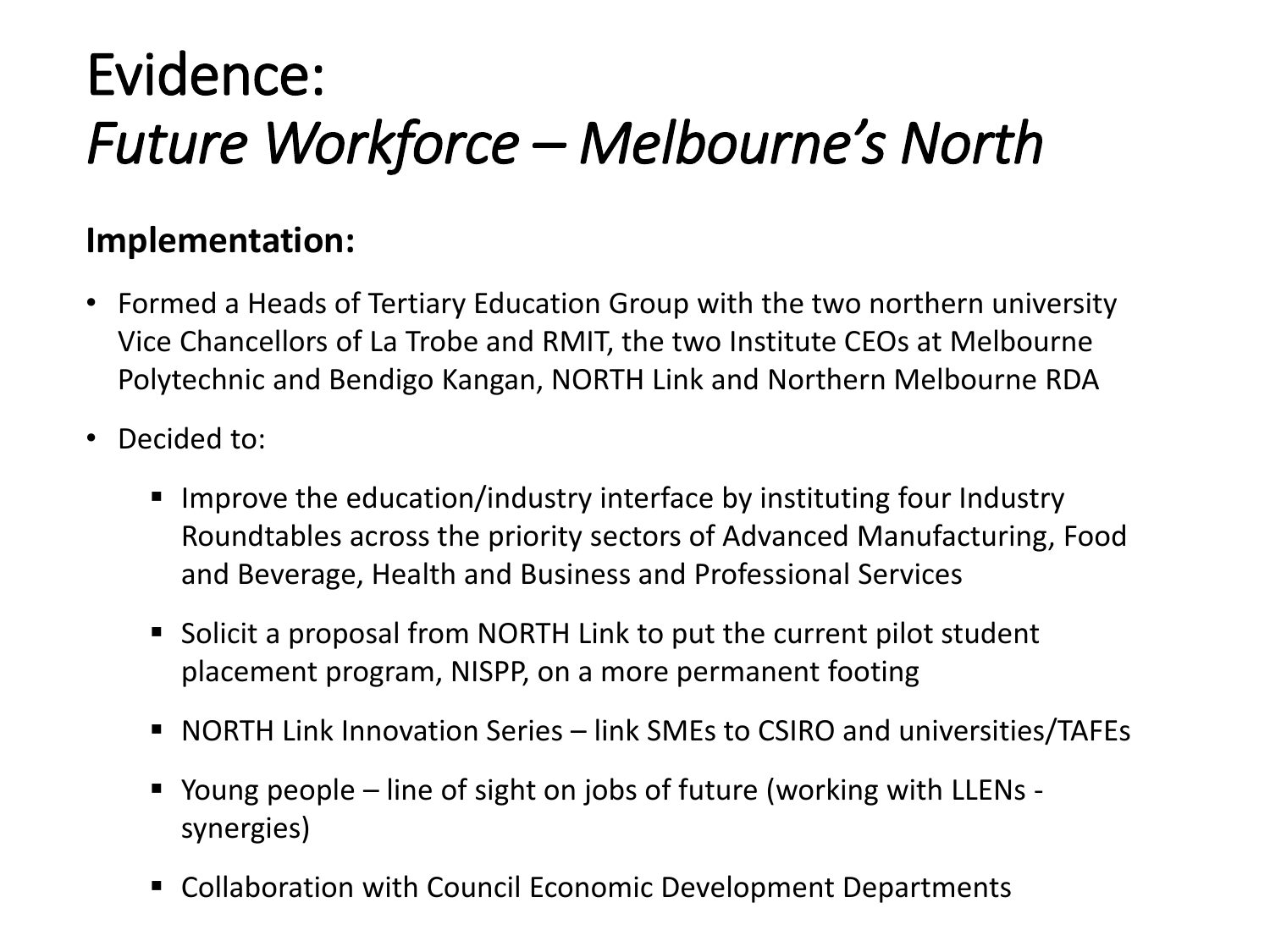### Industry Roundtables 2016:

- Four Priority Sectors
	- Advanced Manufacturing
	- **Food and Beverage**
	- $H$  Health
	- Business Professional Services
- Findings
	- Soft skills
	- Relationship with tertiary education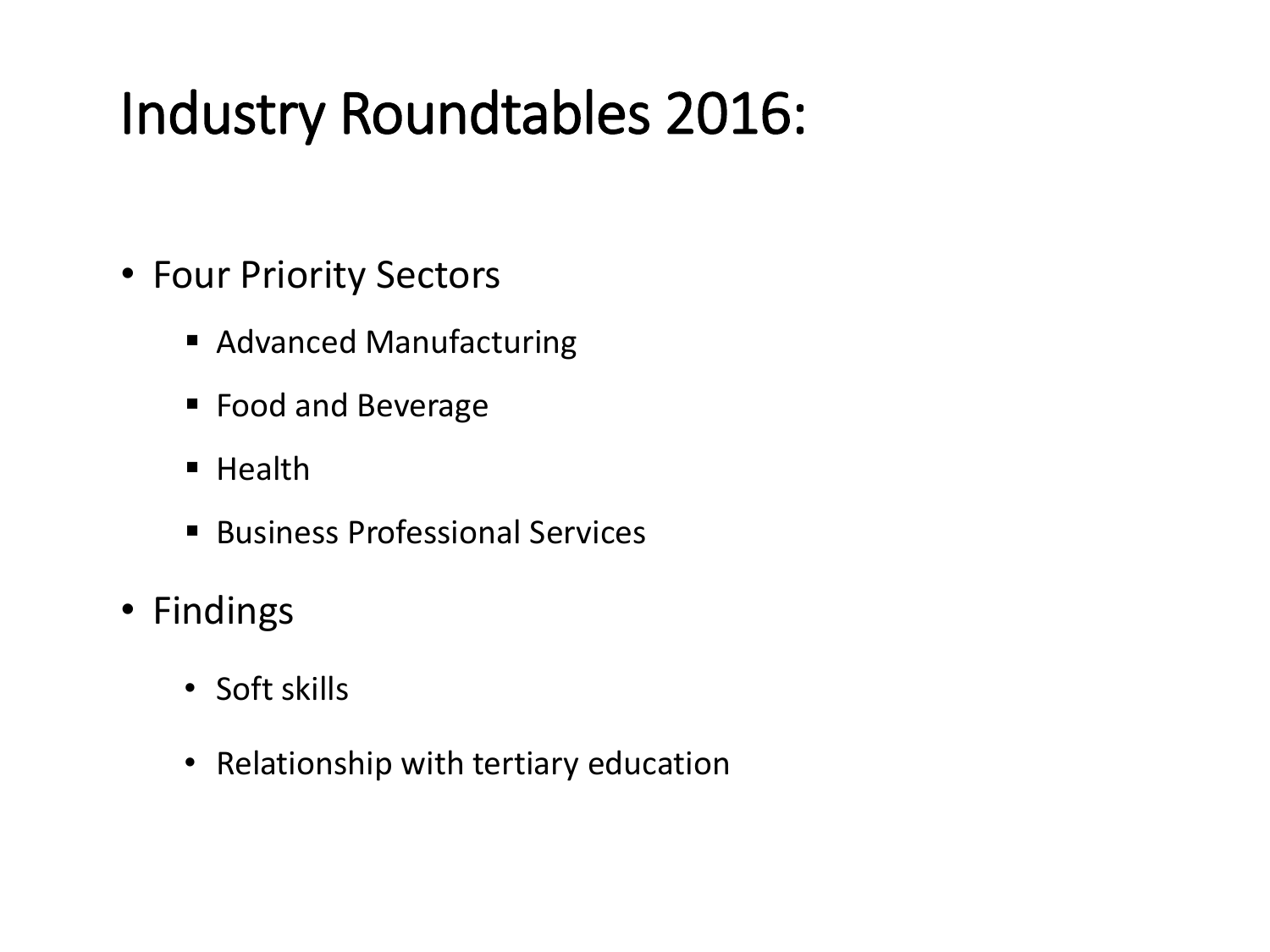#### Northern Industry Student Placement Program (NISPP)

The program offers to education:

- Greater visibility to industry
- **IMPROVED EMPLOYABILITY OUTCOMES FOR COUTSES AND THUS** improved marketability
- Stronger links to Industry Placement Officers so that program can phase out
- The program offers to industry:
	- The ability for a busy enterprise to take someone on to do a project that may otherwise be swamped by day-today operations
	- A look at their future workforce
- The program offers students:
	- Work experience and more context to their course
	- **EX Contact with future employers**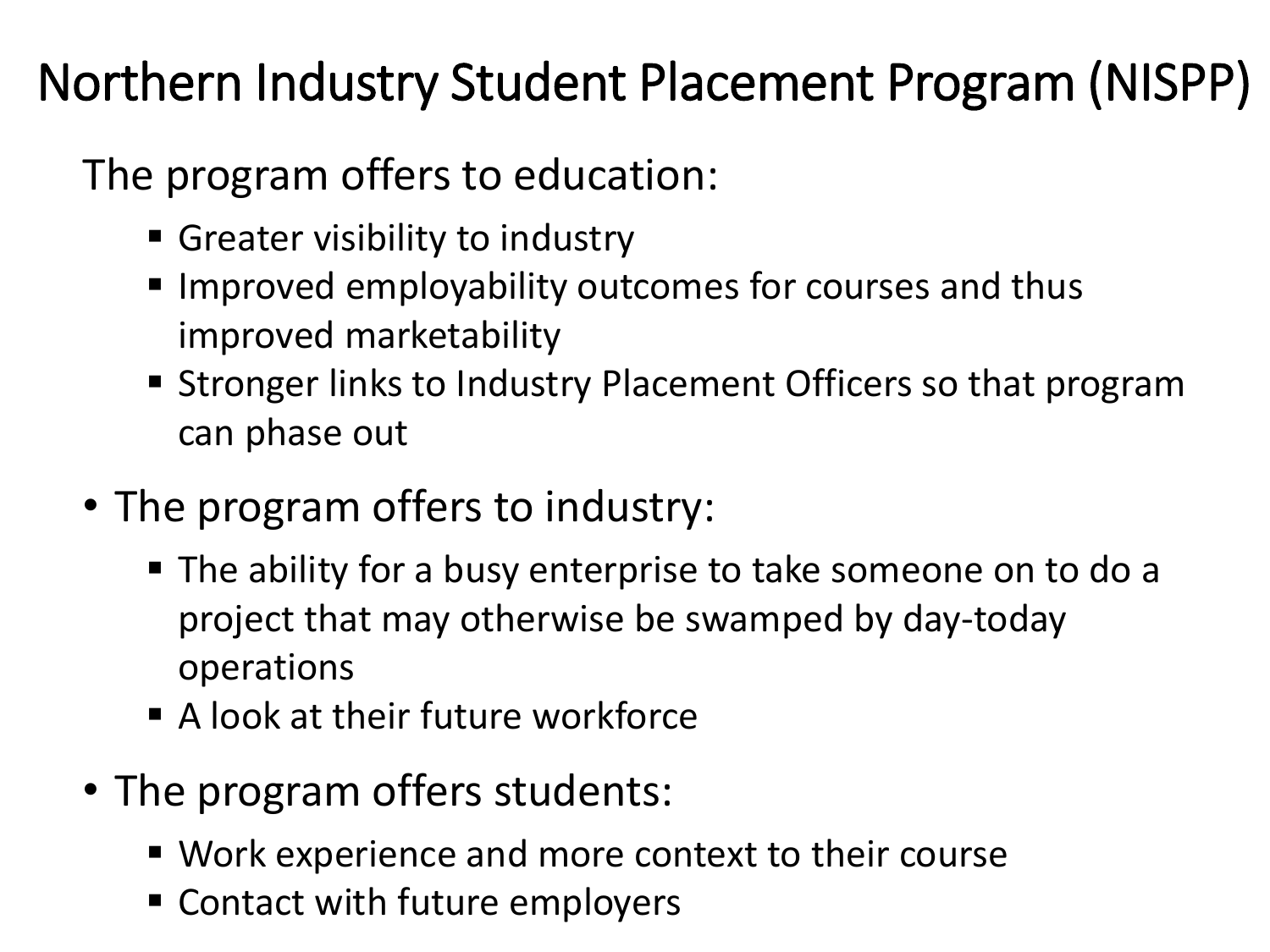#### Northern Industry Student Placement Program (NISPP)

- Pilots 2015 and 2016 target of 20, 63 placement (food) 53 placements (general)
- Scaled up NISPP 2017 supported by all four tertiary institutions – target 120; 108 placements so far
- NISPP not just about student placements a program that can leverage broader co-operation between education and industry
	- Students offered graduate/p-t jobs
	- Increasingly aligned with projects of regional significance  $-$ NEPA, HSB Project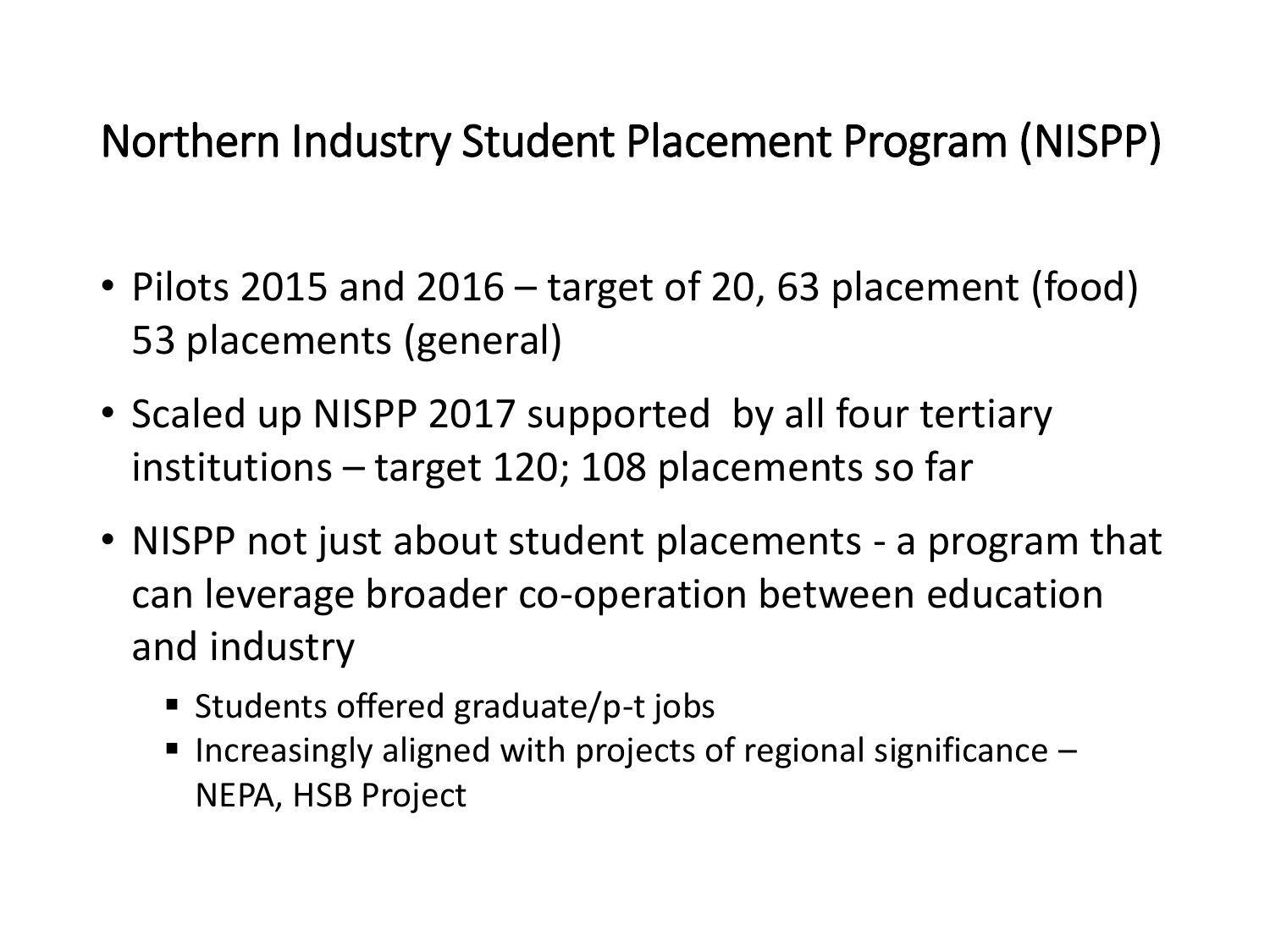### NORTH Link Innovation Series

- Connects Northern SMEs to R&D and Innovation facilities e.g. CSIRO and universities/TAFEs
- Well attended usually oversubscribed
- Examples of recent visits
	- Bendigo Kangan Institute Food and Beverage Centre of Excellence - November
	- CSIRO Lab 22 (3D printing) October
	- RMIT Food Research and Innovation Centre July
	- CSIRO Manufacturing Geelong May
- Workforce implications of technological change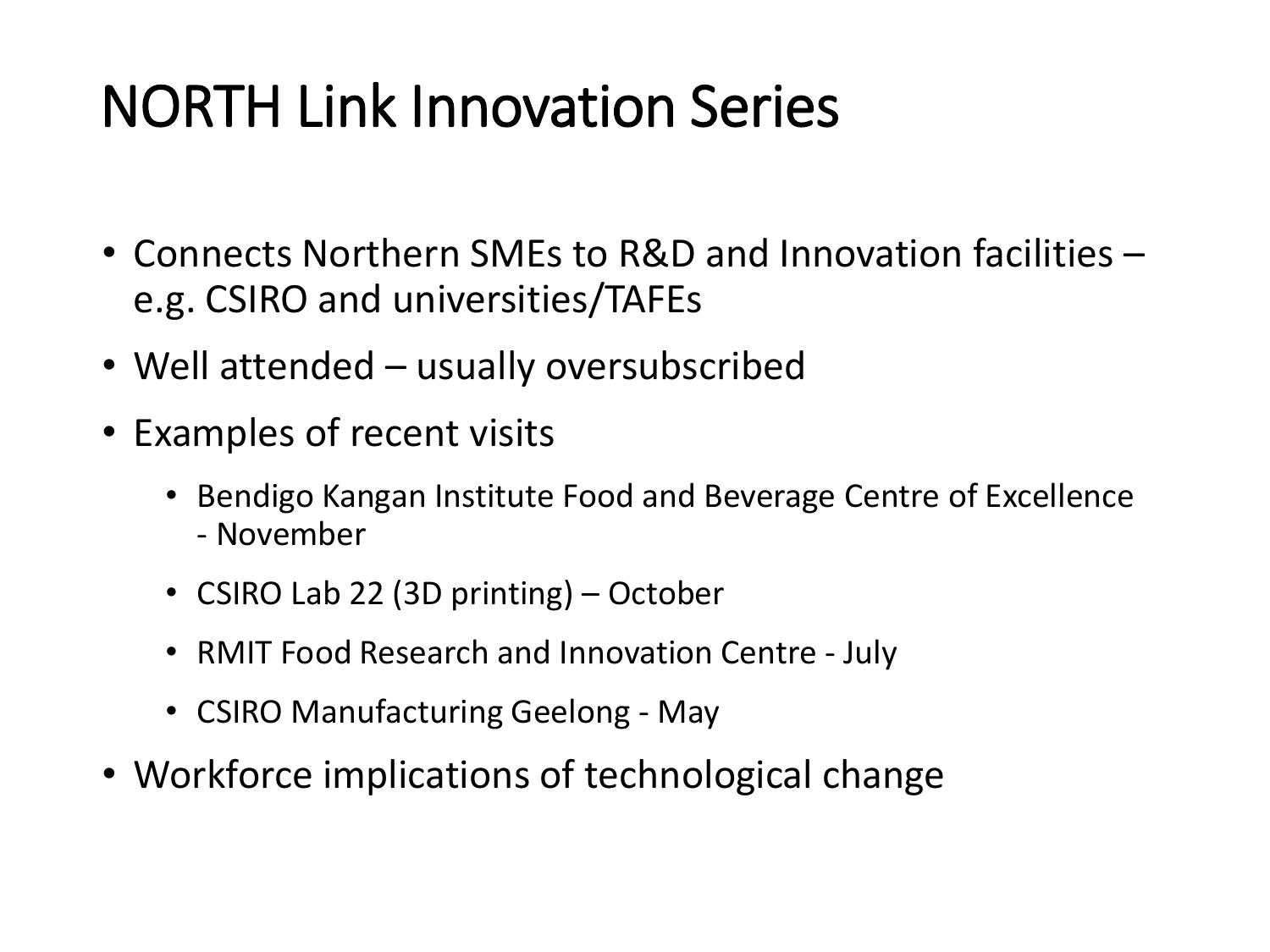## Jobs Victoria Employment Network (JVEN)

- Victorian Government funded initiative to deliver practical recruitment support to businesses across the northern suburbs of Melbourne
- Easier to recruit the right people needed to increase productivity, profitability and innovation
- Scope, cohorts, support from Northern Councils and TEPs
- More pre and post employment value add
- Collaboration don't reinvent wheels
	- Work in with City of Hume, LLENs, Jobactives
- Program Manager Michael Iaccarino
- 100 placements over 2017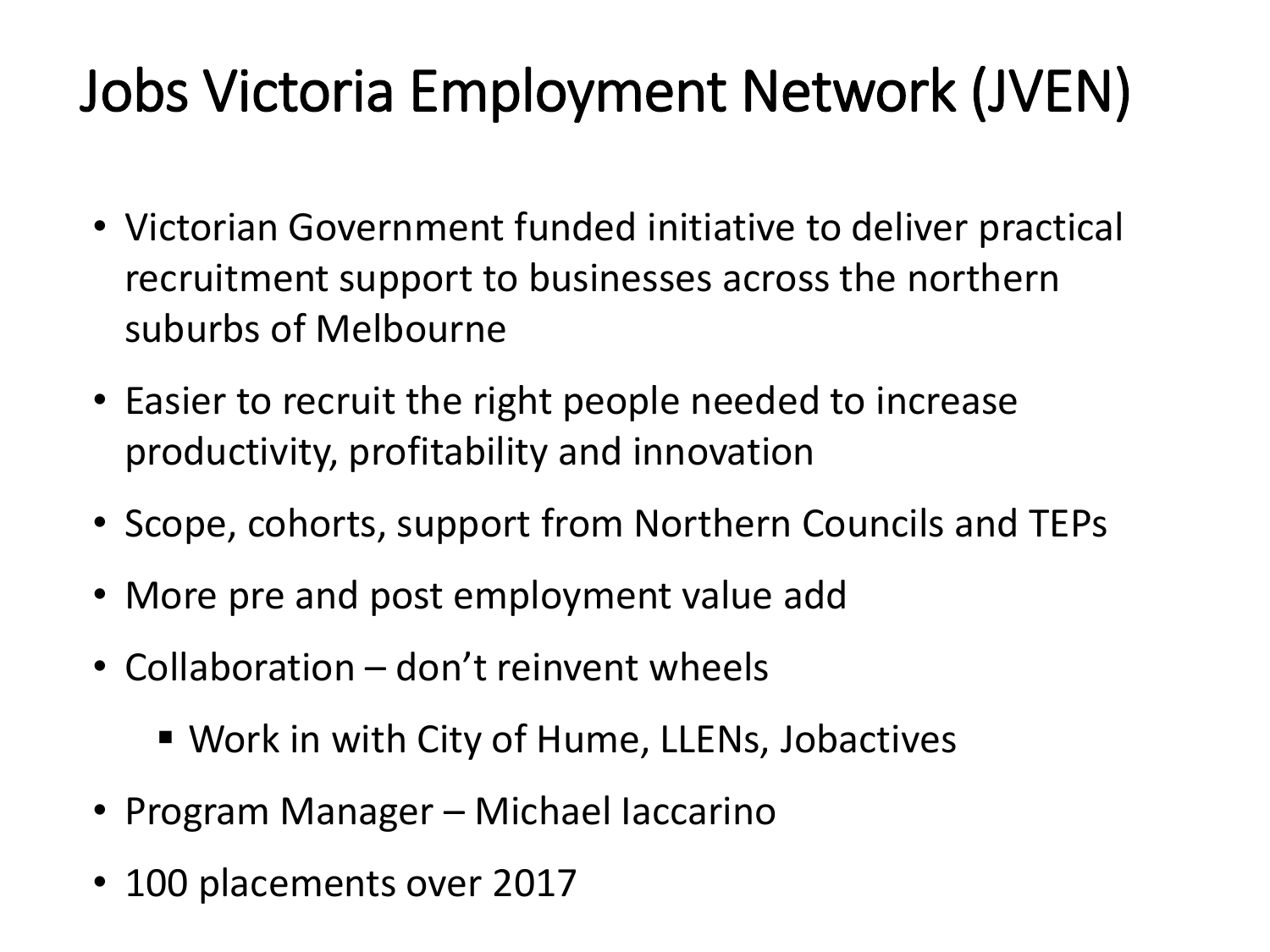#### JVEN Apprenticeship Forum – August 2017

- "Where have all the apprentices gone?"
- Held by NORTH Link and Apprenticeships Matter
- 10 employers attended and 4 others provided input
- Small family owned manufacturing businesses
- Sectors: caravan, bakery, stainless steel fabrication, masonry, engineering, automation technology
- Vacancies reported
- Key perception: *Imperative to get y.p, teachers & parents interested in skilled trades particularly in manufacturing*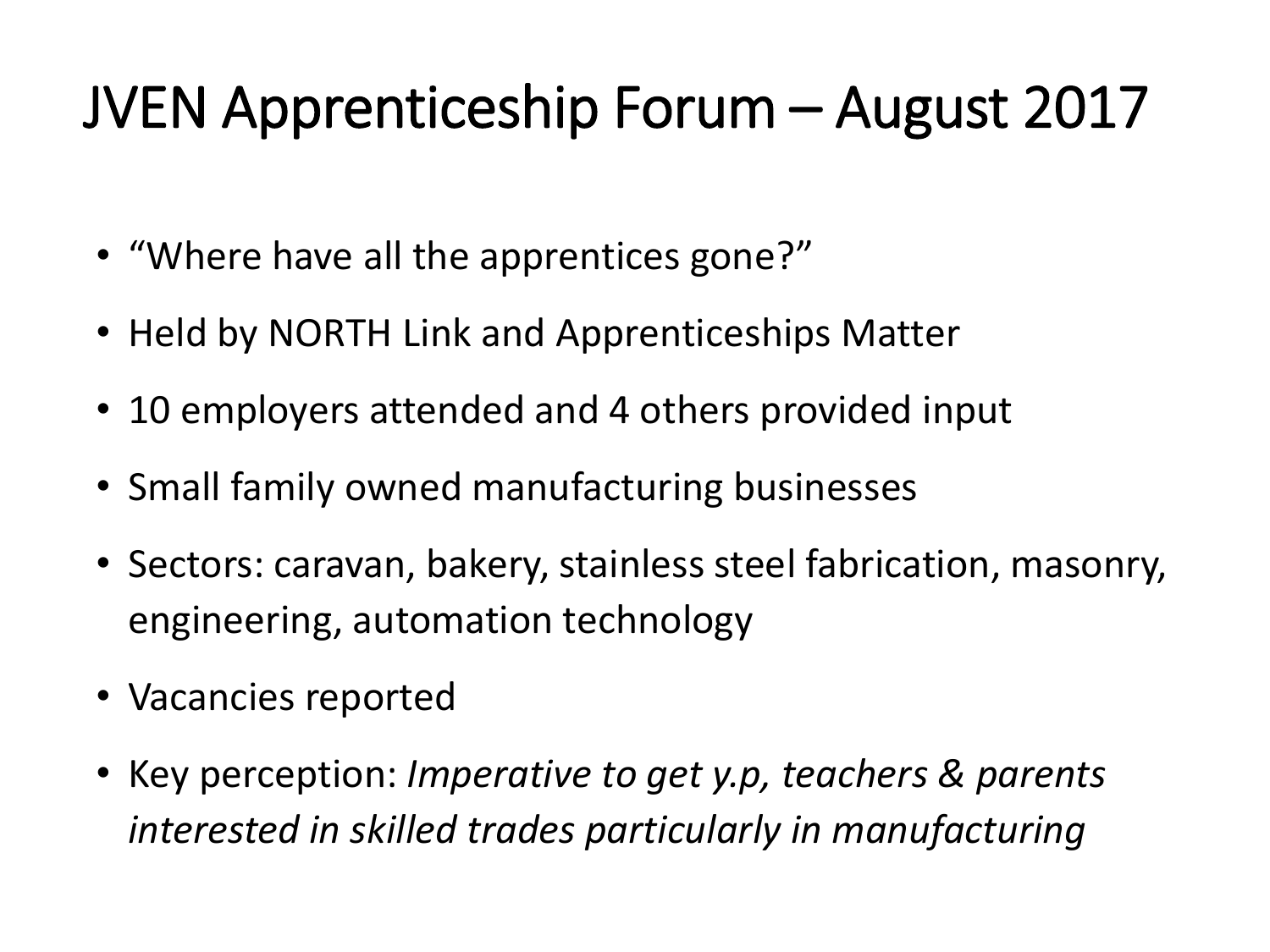### WTIF Seed Funded Projects

- Northern Vocational Mentoring Exchange
	- Address career underinvestment
	- Mentor bank 100 mentors
	- Visibility of key industries to young people
- North West Melbourne Data Analytics Hub
	- Better connect students to jobs in industry
- NDIS Opportunity?
	- Customised mobility aids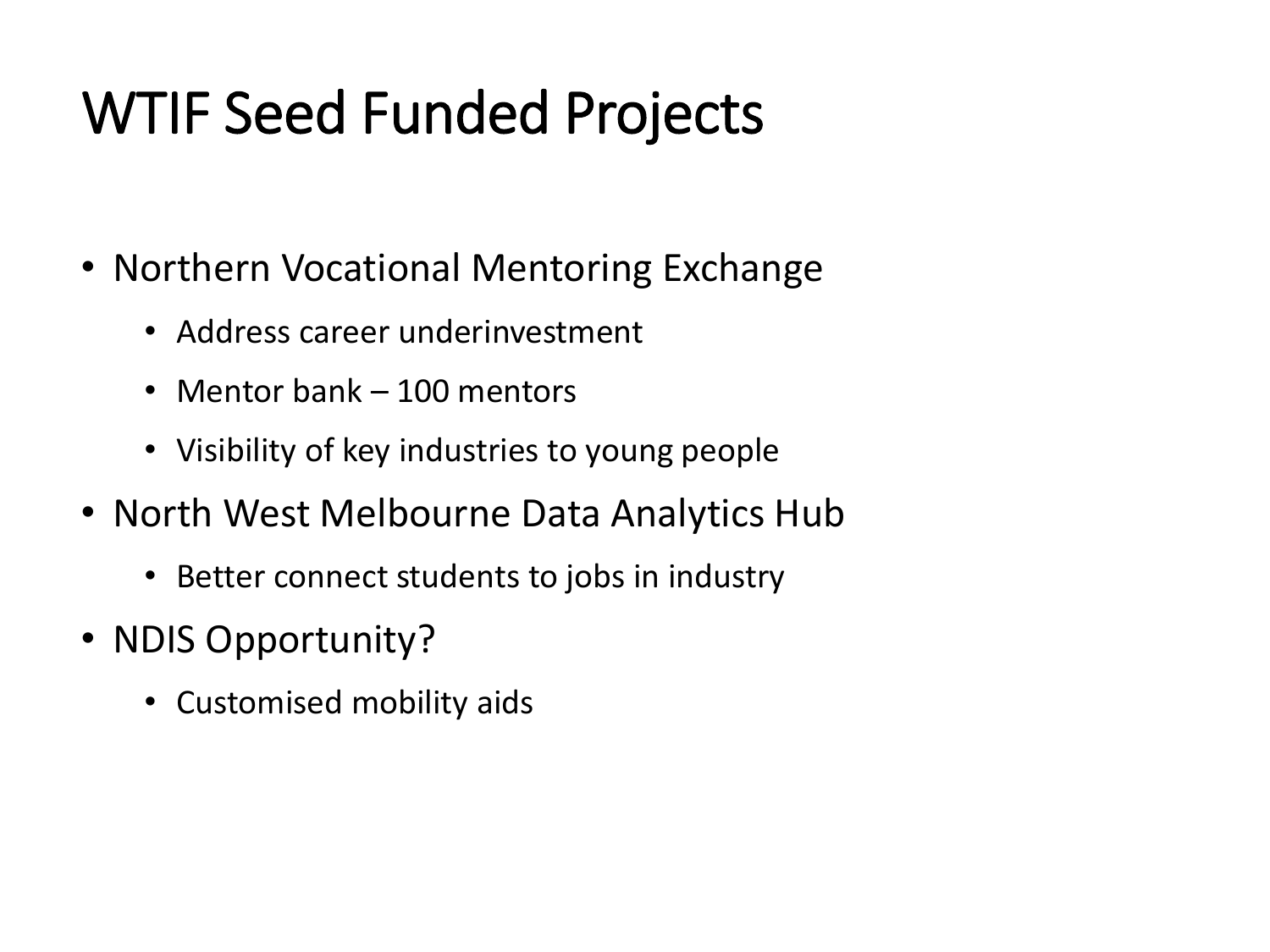### **Challenges**

- What is the visibility of industries such as Food and Beverage and Health among young people?
- Why are apprenticeships hard to fill?
	- e.g. automotive servicing, furniture trades
- Why are apprenticeship dropout rates so high?
- What is the role of schools?
- Schools not a "conveyor belt" of people for industry but partnerships with industry necessary